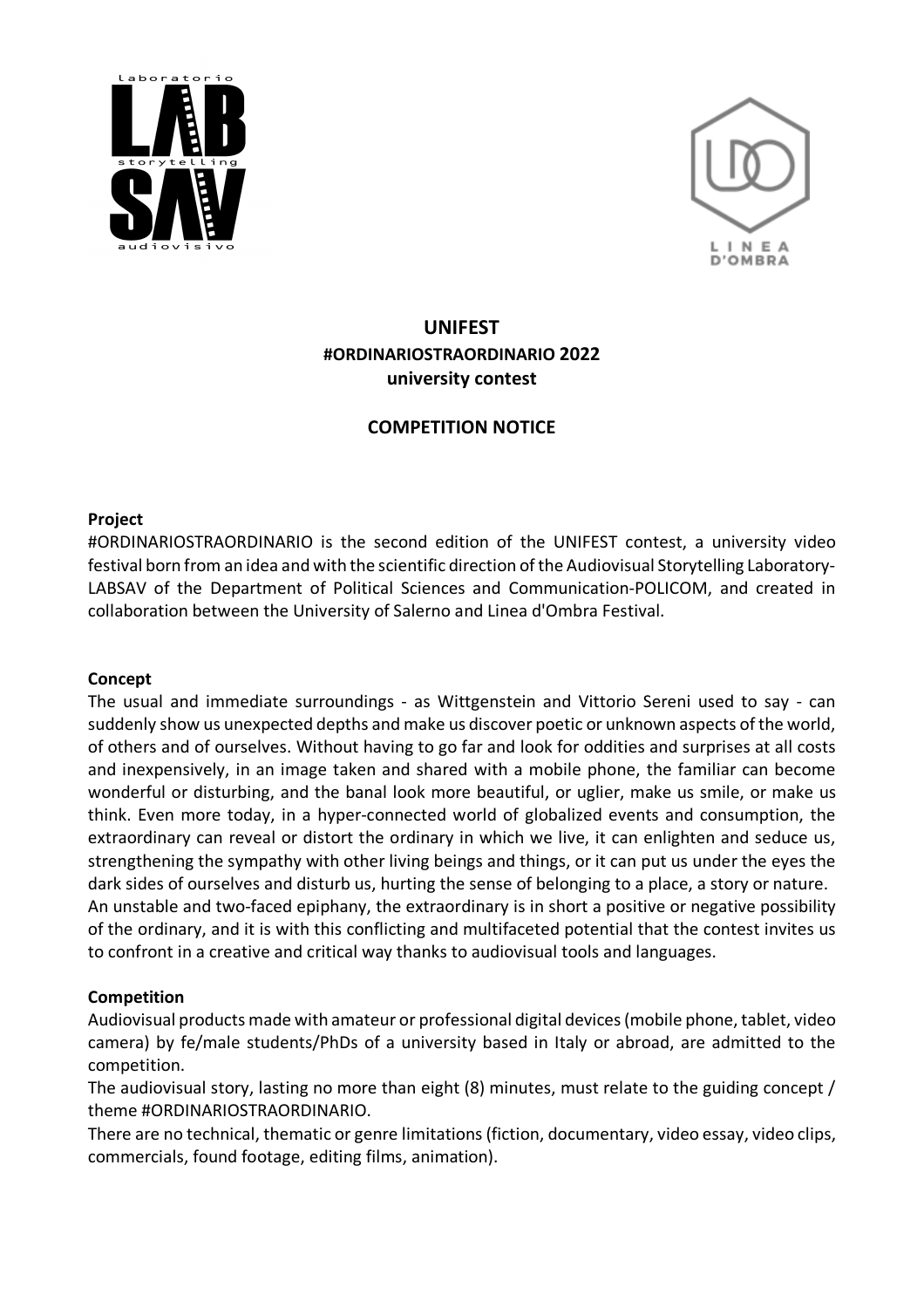



#### **How to participate**

Each work - individual or collective - must be submitted by the author or one of the authors, who will act as the only point of contact for the subsequent stages of the contest through the institutional email address of the home university.

The application, to be sent by email to unifest@lineadombrafestival.it no later than September 15, 2022, must contain:

- link to view the work available on a web platform, such as Vimeo, YouTube or similar (file max 2gb). The link must be private or password protected. For works in a language other than Italian, subtitles in Italian or English are required;
- completed registration form;
- brief synopsis of the work.

Registration for the competition is free.

Sending the registration form implies full acceptance of this regulation. For matters not covered by these regulations, the organization of the Festival reserves the final decision.

By participating in the contest, Linea d'Ombra and LABSAV are authorized to use the selected works for educational, research and promotion purposes, even in locations and situations other than the Festival context; any commercial use is excluded.

### **Evaluation criteria and winners**

A commission of university professors, scholars and subject matter experts, coordinated by the Audiovisual Storytelling Laboratory-LABSAV and the artistic direction of Linea d'Ombra Festival, will choose the best works at its sole discretion.

The selection of the works will take place according to the following evaluation criteria:

- consistency with the proposed concept;
- originality and communicative effectiveness with respect to the privileged visual language;
- creativity with respect to technologies, tools, contents and media devices available and used.

The shortlist of the selected works will be communicated by 15 October 2022.

Starting from 22 October, the selected videos will be presented online on the MyMovies.it platform, in the section dedicated to the cinema programming of the XXVII edition of Linea d'Ombra Festival, where they can be voted on by users by 27 October 2022.

### **Award ceremony**

The winner will be selected by the jury of experts and will win a prize of 500 euros.

The work that will receive the greatest number of preferences expressed by users of the Festival's web platform will receive a special mention MyMovies.